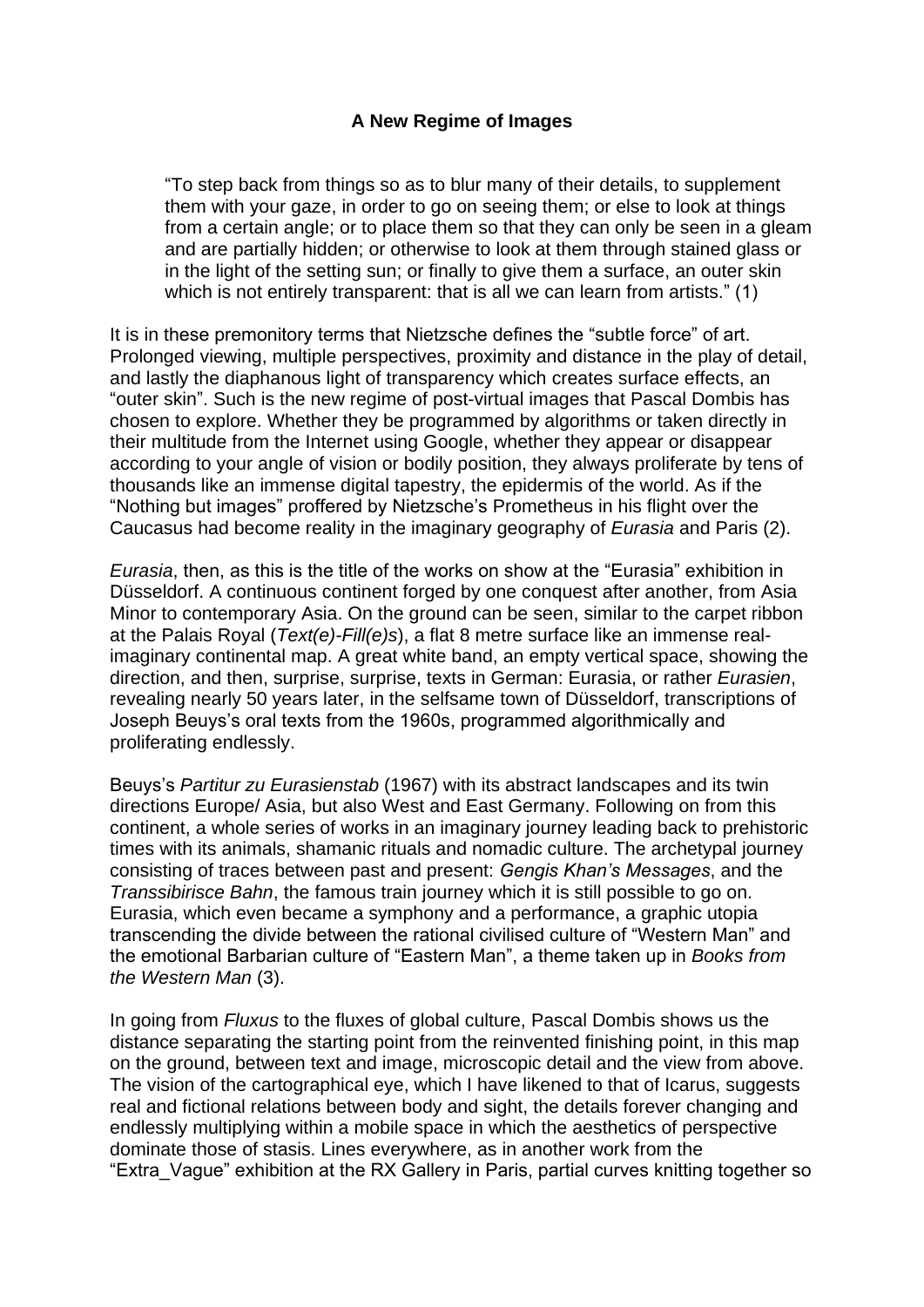as to form lines on the screen, myriads of lines proliferating in a veritable state of artificial non-organic life which would have pleased Walter Benjamin, sensitive to "the sex appeal of the inorganic". Little by little another world emerges from this technological "shamanism", equally to be found in three other installations framing the ground in *Eurasia.* Here the new regime of images is not the result of algorithmic programming, but comes from the capture of thousands of images on Google, in Western and Eastern languages transferred onto panels where everything is suspended. Close up there are the details, further away everything disappears and a black or red, white and blue spiral appears. The body creates the image in these diptychs opposing the West and the East. On the Asian side: adverts, dustbins, faces, an entire mode of consumption with its writings. On the Western side, here and there, a skull, a flower, a face or a fashion picture. Everyone sees what they want or are able to see in this planetary panoptic which superposes maps in order to better create something else, abstract spiral diagrams, a universal leitmotiv particularly dear to Pascal Dombis (4). For spirals are vortices of the infinite, time rolled up upon itself, both original and ephemeral, the temporal modulation of an eternal return.

The modern era invented the regime of crystalline images analysed by Gilles Deleuze, time-images in which past and present are woven together (5). Mirrors, glass architecture leaving no traces, reflective surfaces, everything was designed to multiply reflections and appearances in Duchamp-style mirroring. The literal or symbolic transparency of all these crystal circles created the time-image in which the imperceptible erupted as in the great hall of mirrors at the end of *The Lady from Shanghai*. Who kills whom? Who sees what, and where? Questions without answers in the crystalline vitality of an art which the baroque style took to its limits.

No such thing as regards the new regime of virtual and post-virtual flux-images. They have lost their memory and the "double vision" which allowed past and present to coexist. The vision generated by the mobility of body and gaze oscillates between "seeing too much" and "not seeing enough". Too much, because it is impossible to study all the details simultaneously. Not enough, since the perpetually fluctuating images return to a ghostly state from which everything is reborn differently: spirals and spirals, curved shapes and curved shapes. A strange feeling creeps up on you while contemplating Pascal Dombis's "abstract" image processes, for the words *Right* and *Wrong* can change into their opposite, and order can lead to potential or actual chaos in all these "delays on screen" which parody Duchamp's "delays on glass" and modify the spectator's role. So, where is this taking us?

The last work of the Eurasia exhibition is called *Xplosion*. Certainly an algorithmic and digital explosion. Multiple crosses, symbols of the West and Beuys's signature, are superposed upon a Chinese ideogram: *ya*, which means Asia. Now, as Serge François indicates in his commentary on *ya*, "the choice of this ideogram to signify Asia is very recent. In fact this name translates the European word "Asia", China having called itself the Middle Empire for thousands of years. The pictogram itself represents the similarity and duality of the royal tombs of the Shang dynasty, which are orientated according to the four cardinal points of the compass" (6). In this highly symbolic arrangement, the two Eurasian worlds are placed one upon the other: in between all is black, white and grey, rippling with explosive layers. Perhaps an image